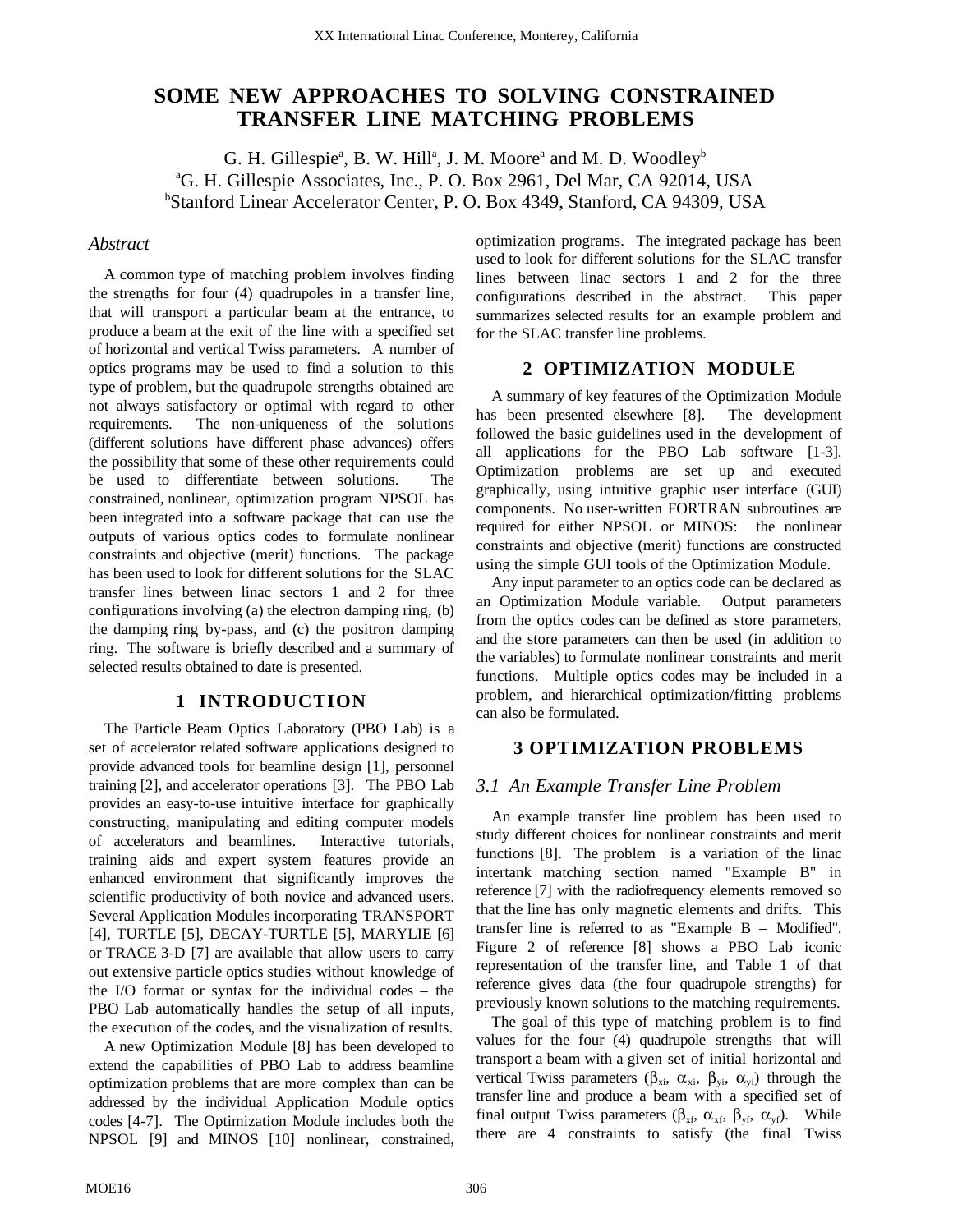parameters) and 4 unknowns to find (the quad strengths), the solutions are not unique. The transverse phase advances ( $\psi$ , and  $\psi$ ) are different for each solution. It is difficult using traditional optics codes alone to determine if a solution exists that also meets other criteria such as a minimum quadrupole power requirement.

The output Twiss parameter requirements impose four nonlinear constraints on the Example B – Modified optimization problem. Four different objective functions (labeled A,B,C,D) were studied previously [8], both with (+) and without (-) an additional (fifth) nonlinear constraint on the sum of the magnitudes of the quadrupole gradients  $(\Sigma | \text{Gradient ii})$ . Comparison of the solutions found using the PBO Lab NPSOL Optimization Module,

TRANSPORT alone, and TRACE 3-D alone, for several different initial conditions indicated that only the NPSOL optimization formulations using the additional (Σ|Gradient i) constraint (labeled  $A+, B+, C+, D$ ) always found the lowest excitation solutions (labeled ID #1).

Table 1 gives additional solutions to the Example B – Modified problem that were found starting from initial quadrupole gradients that are "far" from the desired solution, including one set of initial gradients with opposite polarity to that of the desired solution. Similar to the previous results [8] only the NPSOL formulations with the additional nonlinear constraint on the field gradients consistently found the solution labeled ID #1.

Table 1: Additional solutions found by NPSOL, TRANSPORT (TRN) and TRACE 3-D (T3D) for the "Example B – Modified" problem with different initial quadrupole gradients (G). Results for eight different NPSOL problem formulations (see Reference [8]) are given. T3D and TRN results give the percentage of times each solution was found.

|    | Initial G:       | $\pm 6.5$ | T/m   |                     | $-1+26.5$ | T/m   |                        | ±46.5      | T/m |
|----|------------------|-----------|-------|---------------------|-----------|-------|------------------------|------------|-----|
| ID | <b>NPSOL</b>     | TRN       | T3D   | <b>NPSOL</b>        | TRN       | T3D   | <b>NPSOL</b>           | <b>TRN</b> | T3D |
|    | $A+, B+, C+, D+$ | 0%        | $-$ % | $A\pm B\pm C+ D\pm$ | 0%        | $-$ % | $A\pm B+A+C+$ , $D\pm$ | 0%         | 26% |
|    | $B-. C-$         | 0%        | $-96$ |                     | 0%        | $-$ % | $C-$                   | 100%       | 12% |
|    | A-. D-           | 100%      | $-96$ |                     | 0%        | $-$ % | B-                     | 0%         | 34% |
| 4  |                  | 0%        | $-$ % | C-                  | 0%        | $-$ % |                        | 0%         | 38% |

# *3.2 SLAC Transfer Line Matching Problem*

This problem involves finding simultaneous optics solutions for matching the electron  $(e)$  and positron  $(e+)$ beams exiting the North Damping Ring (NDR) and South Damping Ring (SDR) respectively into sector 2 of the SLAC linac, together with the additional requirement that the electron beam must also remain matched when the NDR is by-passed.



Figure 1. Layout of the SLAC linac sectors, the north (electron) damping ring, and the associated transfer lines.

The layout of the SLAC linac, north damping ring, and associated transfer lines are illustrated in Figures 1 and 2. The SLAC problem can be divided into three problems, each of which is similar to the Example B – Modified transfer line problem described in Section 3.1. Three effective transfer lines, between SLAC linac sectors 1 and 2, correspond to the three configurations involving (a) the electron damping ring, (b) the damping ring by-pass, and (c) the positron damping ring. Figures 1 and 2 show the locations A and B of the four matching quadrupoles for configurations (a) and (b). Region C (not shown) for the south ring to linac (SRTL) transfer line contains four matching quadrupoles for configuration (c).

Twiss parameter constraints were defined for both (eand e+) beams at the center of the solenoid that is shown in zoom region **B** of Figure 2. The requirements are for a round beam, with waists in both transverse phase planes:

$$
\alpha_{xf} = \alpha_{yf} = 0.0,
$$
  
and 
$$
\beta_{xf} = \beta_{yf} = 3.172 \text{ meter/radian.}
$$
 (1)

Table 2 summarizes one solution found for the SLAC transfer lines. The constraints (1) on Twiss parameters were utilized, but no additional constraint on the quadrupole gradients analogous to  $\Sigma$ |Gradient i|<4G<sub>max</sub> was used. The merit function was the sum of the mismatch factors [7] for the two transverse phase planes, so the optimization problem formulation corresponded to that labeled  $C$ - for Example  $B$  – Modified [8]. The solution given in Table 2 had not been found previously using only the TRANSPORT (or MAD) fitting capabilities.